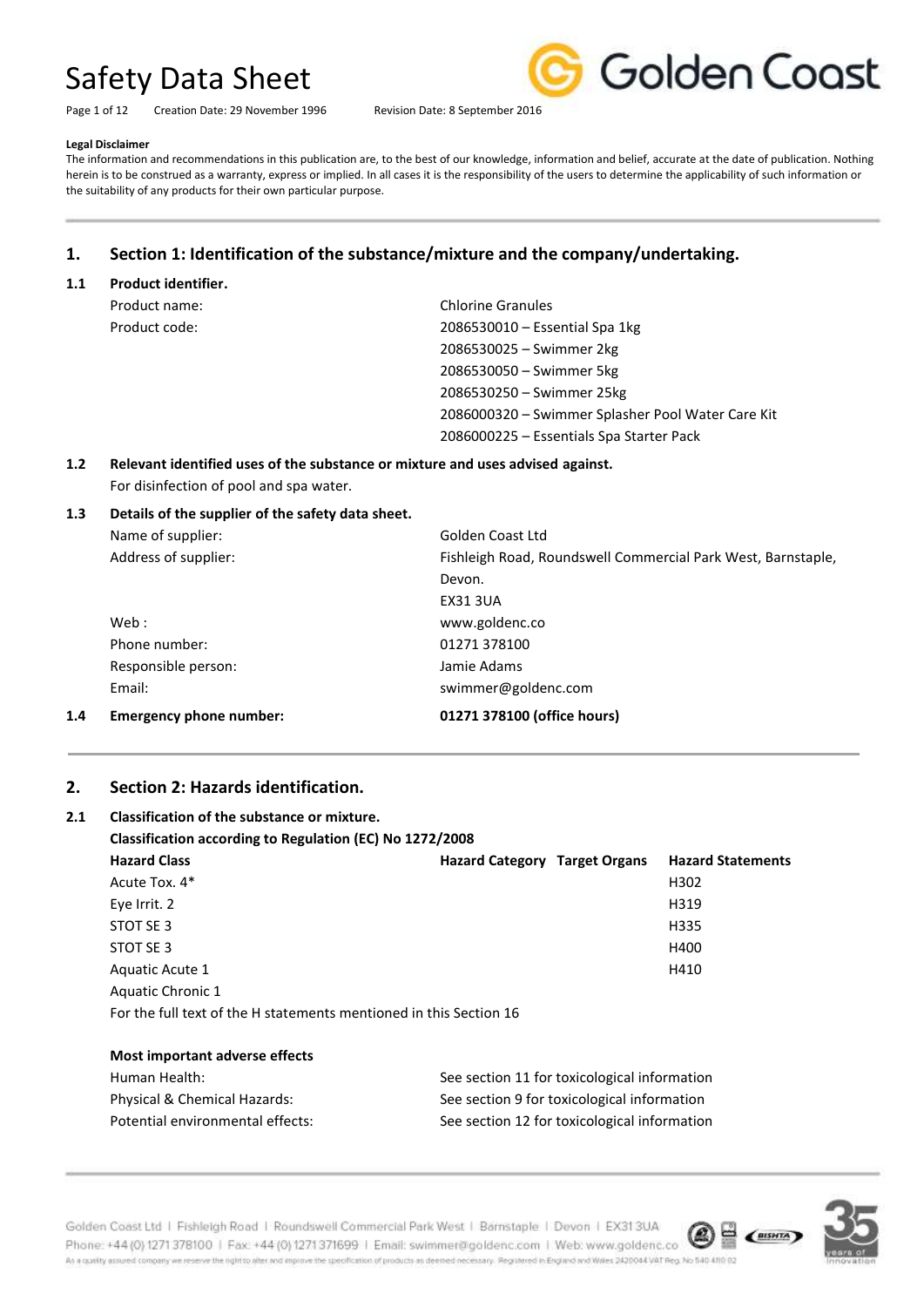Page 2 of 12 Creation Date: 29 November 1996 Revision Date: 8 September 2016



#### **Legal Disclaimer**

The information and recommendations in this publication are, to the best of our knowledge, information and belief, accurate at the date of publication. Nothing herein is to be construed as a warranty, express or implied. In all cases it is the responsibility of the users to determine the applicability of such information or the suitability of any products for their own particular purpose.

ᄉ

#### **2.2 Label elements.**

**Labelling according to Regulation (EC) No 1272/2008**

| Hazard symbols:                                                                          |                  |                                                            |
|------------------------------------------------------------------------------------------|------------------|------------------------------------------------------------|
| Signal word:                                                                             |                  |                                                            |
| Hazard statements:                                                                       | H302             | Harmful if swallowed                                       |
|                                                                                          | H319             | Causes serious eye irritation                              |
|                                                                                          | H335             | May cause respiratory irritation                           |
|                                                                                          | H400             | Very toxic to aquatic life                                 |
|                                                                                          | H410             | Very toxic to aquatic life with long lasting effects       |
|                                                                                          | EUH031           | Contact with acid liberates toxic gas                      |
| Warning! Do not use together with other products. May release dangerous gases (chlorine) |                  |                                                            |
| Precautionary statements:                                                                | P <sub>102</sub> | Keep out of reach of children                              |
|                                                                                          | P402             | Store in a dry place                                       |
|                                                                                          | P <sub>260</sub> | Do not breathe dust                                        |
|                                                                                          | P405             | Store locked up                                            |
|                                                                                          |                  | P305&351&338 IF IN EYES: Rinse continuously with water for |
|                                                                                          |                  | several minutes. Remove contact lenses if present and easy |
|                                                                                          |                  | to $do$ – continue rinsing                                 |
|                                                                                          | P <sub>273</sub> | Avoid release to the environment                           |
| Hazardous components which must be listed on label                                       |                  |                                                            |

Sodium Dichloroisocyanurate Dihydrate

#### **2.3 Other hazards.**

No other information is available.

### **3. Section 3: Composition/information on ingredients.**

#### **3.1 Substances.**

| Chemical nature:<br><b>Chemical Name:</b> |           | Granules<br>Sodium Dichloroisocyanurate Dihydrate |                              |
|-------------------------------------------|-----------|---------------------------------------------------|------------------------------|
| <b>CAS No</b>                             | EC No     | %                                                 | <b>H&amp;S</b>               |
| 51580-86-0                                | 220-767-7 | 100%                                              | H302, H319, H335, H400, H410 |
|                                           |           |                                                   | R22, R31, R36/37, R50/53     |

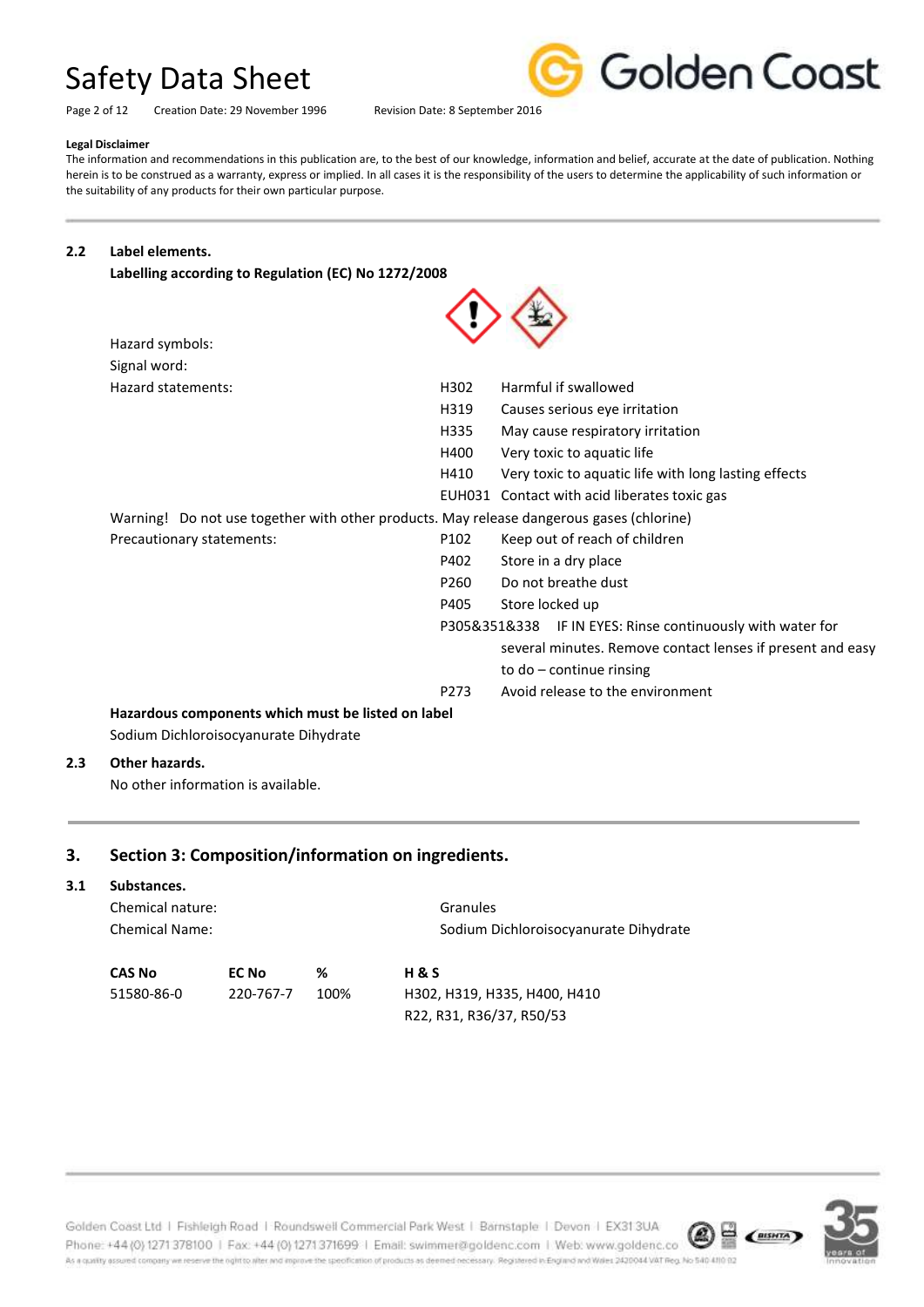Page 3 of 12 Creation Date: 29 November 1996 Revision Date: 8 September 2016



#### **Legal Disclaimer**

The information and recommendations in this publication are, to the best of our knowledge, information and belief, accurate at the date of publication. Nothing herein is to be construed as a warranty, express or implied. In all cases it is the responsibility of the users to determine the applicability of such information or the suitability of any products for their own particular purpose.

#### **4. Section 4: First aid measures.**

| 4.1<br>Description of first aid measures. |                                                                             |                                                                         |  |
|-------------------------------------------|-----------------------------------------------------------------------------|-------------------------------------------------------------------------|--|
|                                           | <b>General Advice:</b>                                                      | Take off all contaminated clothing immediately.                         |  |
|                                           | If inhaled:                                                                 | Move to fresh air. Remove contaminated clothing and loosen              |  |
|                                           |                                                                             | remaining clothing. Keep at rest until fully recovered. If breathing is |  |
|                                           |                                                                             | laboured and patient cyanotic (blue), ensure airways are clear and      |  |
|                                           |                                                                             | have qualified person give oxygen through a facemask. If breathing      |  |
|                                           |                                                                             | has stopped apply artificial respiration at once. In event of cardiac   |  |
|                                           |                                                                             | arrest, apply external cardiac massage. Seek medical advice. In severe  |  |
|                                           |                                                                             | cases pulmonary oedema can be delayed by up to 48 hours.                |  |
|                                           | In case of skin contact:                                                    | Drench the skin with plenty of water. Remove contaminated clothing      |  |
|                                           |                                                                             | and wash before reuse. If large areas of the skin is damaged or if      |  |
|                                           |                                                                             | irritation persists seek medical attention.                             |  |
|                                           | In case of eye contact:                                                     | Rinse continuously with water for several minutes. Remove contact       |  |
|                                           |                                                                             | lenses if present and easy to do - continue rinsing. Get medical        |  |
|                                           |                                                                             | attention.                                                              |  |
|                                           | If swallowed:                                                               | Clean mouth with water and drink afterwards plenty of water. Never      |  |
|                                           |                                                                             | give anything by mouth to an unconscious person. Do NOT induce          |  |
|                                           |                                                                             | vomiting. Call a physician immediately.                                 |  |
| 4.2                                       | Most important symptoms and effects, both acute and delayed.                |                                                                         |  |
|                                           | Symptoms:                                                                   | No further information available                                        |  |
|                                           | Effects:                                                                    | No further information available                                        |  |
| 4.3                                       | Indication of any immediate medical attention and special treatment needed. |                                                                         |  |
|                                           | Treatment                                                                   | Treat symptomatically                                                   |  |
|                                           |                                                                             |                                                                         |  |



Golden Coast Ltd | Fishleigh Road | Roundswell Commercial Park West | Barnstaple | Devon | EX313UA  $\circledR$   $\circledR$   $\circledR$ Phone: +44 (0) 1271 378100 | Fax: +44 (0) 1271 371699 | Email: swimmer@goldenc.com | Web: www.goldenc.co As a quality assued company we reserve the oght to after and improve the specification of products as deemed necessary. Registered in England and Wales 2420044 VAT Reg. No 540-410 02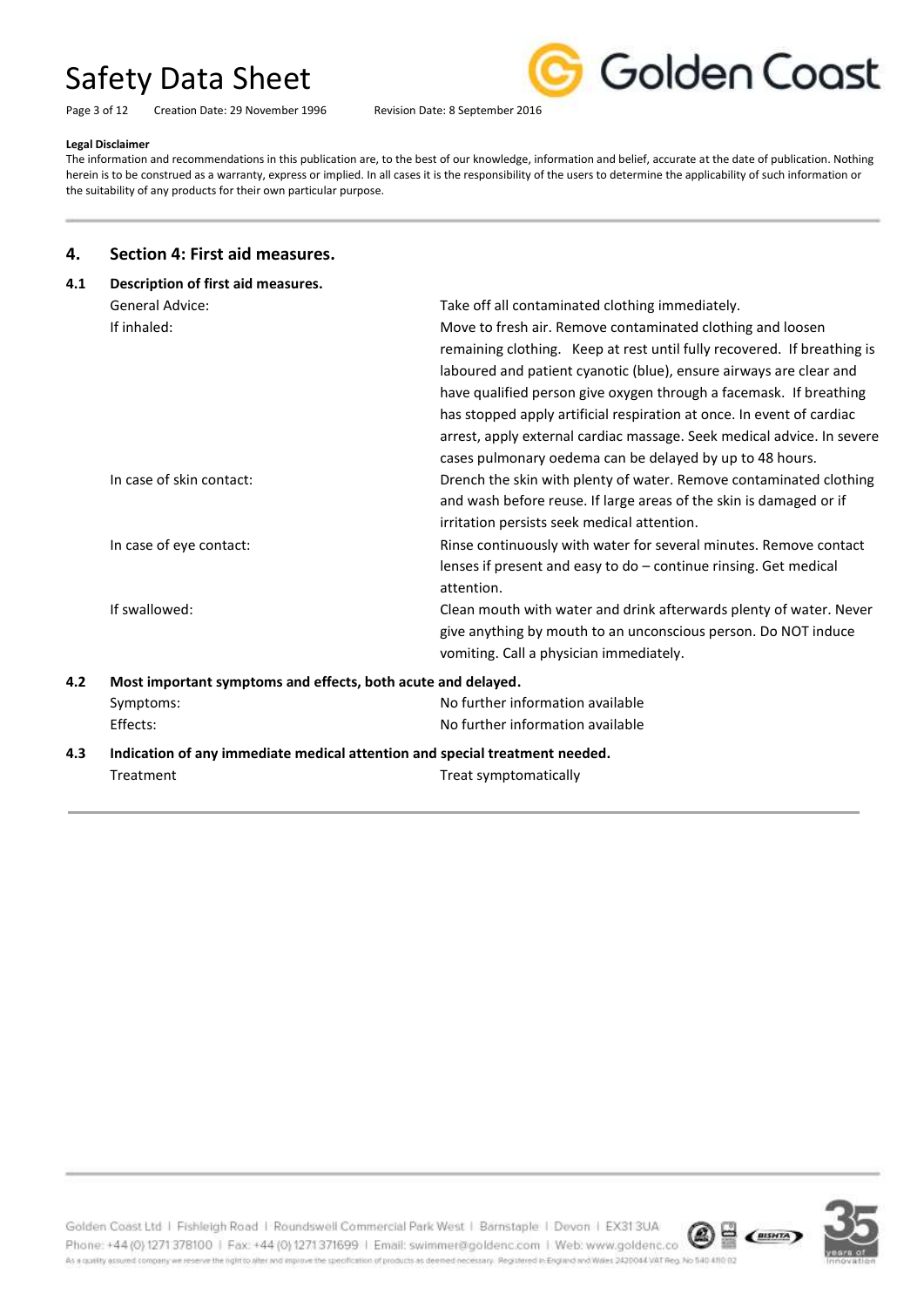Golden Coast

Page 4 of 12 Creation Date: 29 November 1996 Revision Date: 8 September 2016

#### **Legal Disclaimer**

The information and recommendations in this publication are, to the best of our knowledge, information and belief, accurate at the date of publication. Nothing herein is to be construed as a warranty, express or implied. In all cases it is the responsibility of the users to determine the applicability of such information or the suitability of any products for their own particular purpose.

| 5.                                                            | <b>Section 5: Firefighting measures.</b>                     |                                                                                                                                                                                                                                                                                                     |
|---------------------------------------------------------------|--------------------------------------------------------------|-----------------------------------------------------------------------------------------------------------------------------------------------------------------------------------------------------------------------------------------------------------------------------------------------------|
| 5.1                                                           | Extinguishing media.<br>Suitable media:<br>Unsuitable media: | Water spray or fog (large quantities available)<br>No information available                                                                                                                                                                                                                         |
| 5.2<br>Special hazards arising from the substance or mixture. |                                                              |                                                                                                                                                                                                                                                                                                     |
|                                                               | Specific Hazards:                                            | Oxidising agent. Not combustible, but will support combustion of<br>other materials. Decomposes upon heating liberating chlorine and<br>oxygen. Heating can cause expansion or decomposition leading to<br>violent rupture of containers. If safe to do so, remove containers<br>from path of fire. |
| 5.3                                                           | Advice for firefighters.                                     |                                                                                                                                                                                                                                                                                                     |
|                                                               | Protective equipment:                                        | Fire-fighters should wear full protective clothing and self-contained<br>breathing apparatus (SCBA). Thoroughly decontaminate fire-fighting<br>equipment including all fire fighting wearing apparel after the<br>incident.                                                                         |
|                                                               | Further information:                                         | Collect contaminated fire extinguishing water separately.                                                                                                                                                                                                                                           |

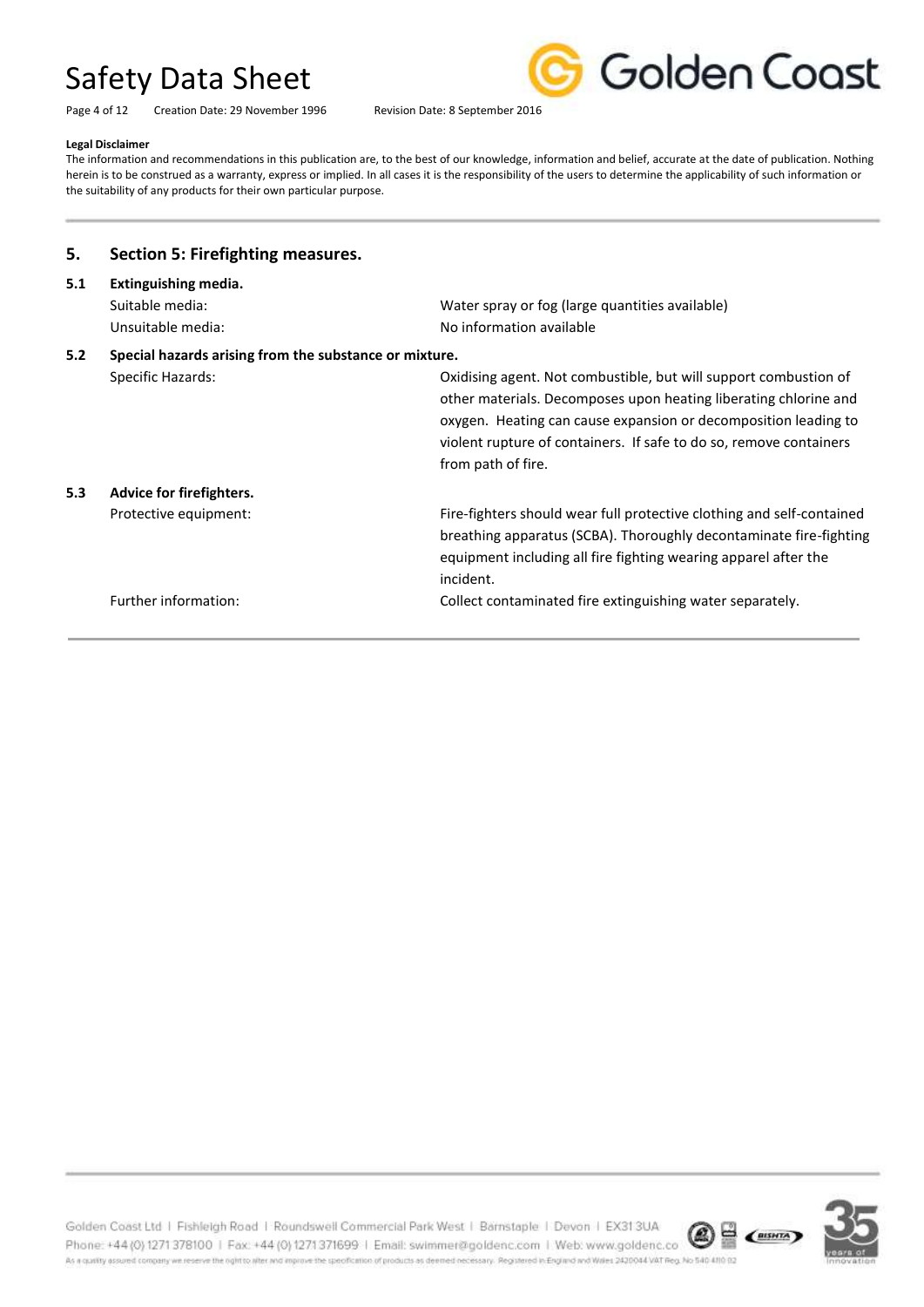Page 5 of 12 Creation Date: 29 November 1996 Revision Date: 8 September 2016



#### **Legal Disclaimer**

The information and recommendations in this publication are, to the best of our knowledge, information and belief, accurate at the date of publication. Nothing herein is to be construed as a warranty, express or implied. In all cases it is the responsibility of the users to determine the applicability of such information or the suitability of any products for their own particular purpose.

#### **6. Section 6: Accidental release measures.**

## **6.1 Personal precautions, protective equipment and emergency procedures.** Personal Precautions: Use personal protective equipment. Provide adequate ventilation. For personal protection see section 8. **6.2 Environmental precautions.** Environmental precautions: Do not flush into surface water or sanitary sewer system Avoid subsoil penetration If the product contaminates rivers and lakes or drains inform respective authorities. Local authorities should be advised if significant spillages cannot be contained. **6.3 Methods and material for containment and cleaning up.** Cleaning up Cleaning up Sweep up, avoiding generation of dust, then immediately spread as a thin layer in an uncontaminated, dry open area, to avoid the possibility of hot spots forming. Gradually hose to drain ensuring large dilution. DO NOT store or transport swept up material. DO NOT return spilled material to original container. Do not add small amount of water to material. Where a spill has occurred in a confined space or an unventilated building and the material is damp and evolving chlorine, the rate of chlorine evolution can be reduced by covering the thinly spread solid with soda ash. For large spills notify Emergency Services. **6.4 Reference to other sections.** For personal protection see section



Golden Coast Ltd | Fishleigh Road | Roundswell Commercial Park West | Barnstaple | Devon | EX313UA Phone: +44 (0) 1271 378100 | Fax: +44 (0) 1271 371699 | Email: swimmer@goldenc.com | Web: www.goldenc.co As a quality assued company we reserve the oght to alter and improve the specification of products as deemed necessary. Registered in England and Wales 2420044 VAT Reg. No 540 410 02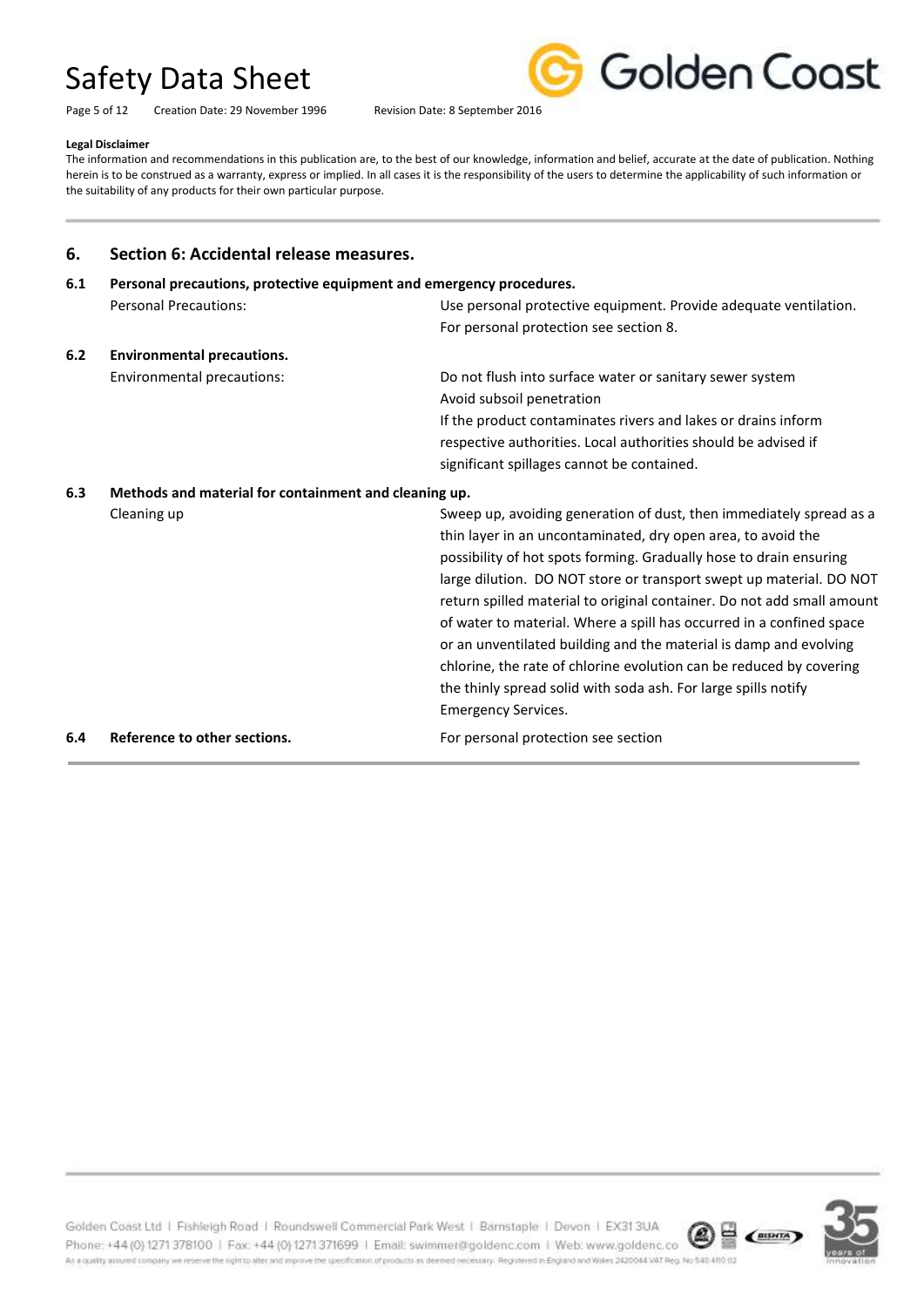Page 6 of 12 Creation Date: 29 November 1996 Revision Date: 8 September 2016



#### **Legal Disclaimer**

The information and recommendations in this publication are, to the best of our knowledge, information and belief, accurate at the date of publication. Nothing herein is to be construed as a warranty, express or implied. In all cases it is the responsibility of the users to determine the applicability of such information or the suitability of any products for their own particular purpose.

### **7. Section 7: Handling and storage.**

| 7.1                                                                  | Precautions for safe handling. |                                                                        |
|----------------------------------------------------------------------|--------------------------------|------------------------------------------------------------------------|
|                                                                      | Advice on safe handling:       | Strong oxidising agent. DO NOT MIX WITH OTHER CHEMICALS. Mix           |
|                                                                      |                                | only with water. Never add water to product. Always add product to     |
|                                                                      |                                | water. Use clean dry dispensing equipment. Avoid contact with skin     |
|                                                                      |                                | and eyes.                                                              |
|                                                                      | Hygiene measures:              | Keep away from food, drink and animal feeding stuffs. Smoking,         |
|                                                                      |                                | eating and drinking should be prohibited in the application area.      |
|                                                                      |                                | Wash hands before breaks and at the end of the work day. Take off      |
|                                                                      |                                | all contaminated clothing immediately. Provide adequate ventilation.   |
| 7.2<br>Conditions for safe storage, including any incompatibilities. |                                |                                                                        |
|                                                                      | Storage:                       | Keep this product in original, sealed container when not in use. Store |
|                                                                      |                                | in a cool, dry, well ventilated area.                                  |
|                                                                      | Protection against fire:       | Normal measures for preventive fire protection                         |
|                                                                      | Further information:           | Keep away from children                                                |
|                                                                      | Common Storage:                | Keep away from food, drink and animal feeding stuffs. Keep away        |
|                                                                      |                                | from combustible                                                       |
| 7.3                                                                  | Specific end use(s).           |                                                                        |
|                                                                      | Specific use(s)                | No information is available.                                           |

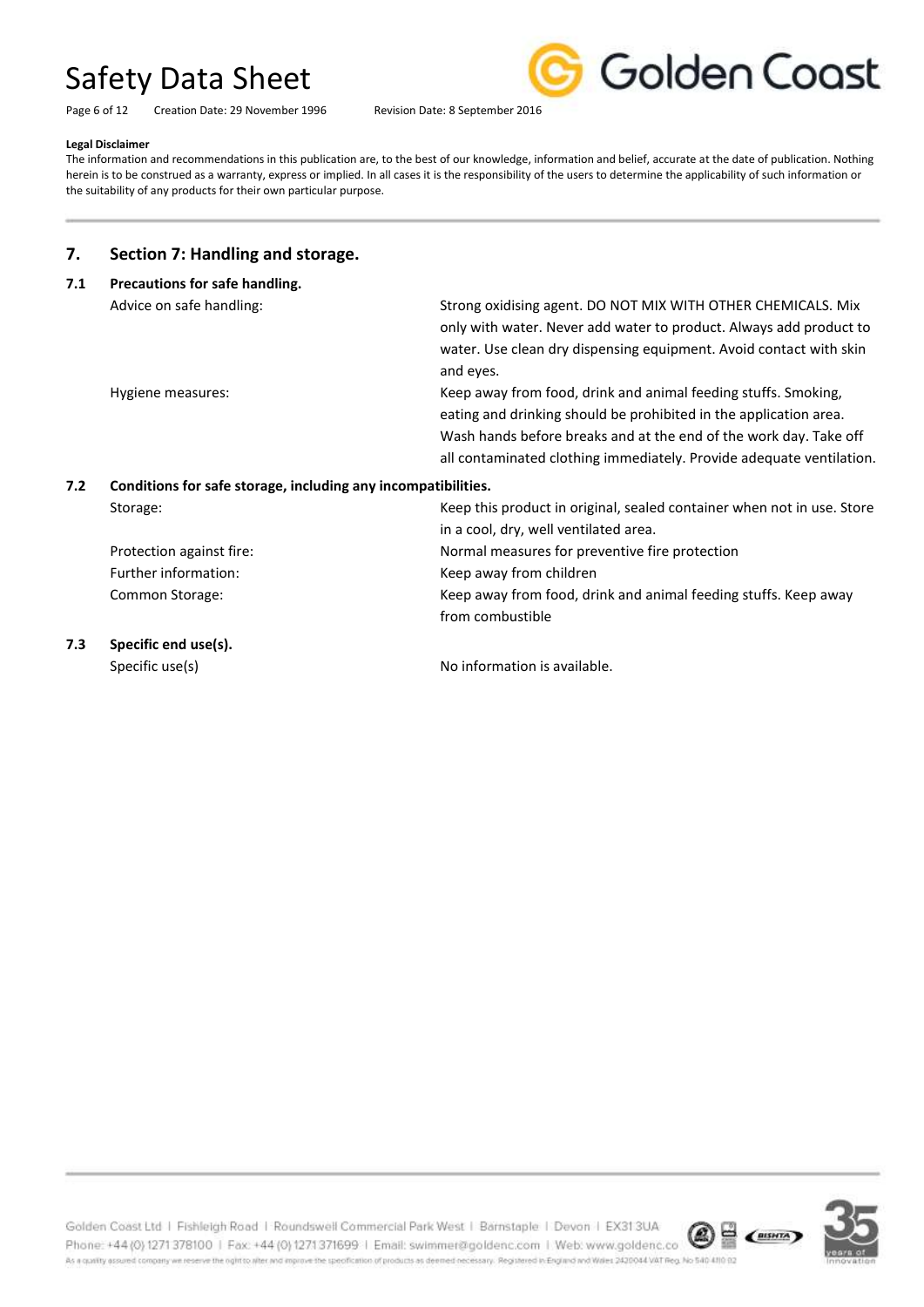Page 7 of 12 Creation Date: 29 November 1996 Revision Date: 8 September 2016



#### **Legal Disclaimer**

The information and recommendations in this publication are, to the best of our knowledge, information and belief, accurate at the date of publication. Nothing herein is to be construed as a warranty, express or implied. In all cases it is the responsibility of the users to determine the applicability of such information or the suitability of any products for their own particular purpose.

### **8. Section 8: Exposure controls/personal protection.**

#### **8.1 Control parameters.**

EU. Indicative Exposure and Directives relating to the protection of risks related to work exposure to chemical

| Sodium Dichloroisocyanurate Dihydrate |                |                       |
|---------------------------------------|----------------|-----------------------|
| 8 hour TWA<br><b>State</b>            |                | 15 min STEL           |
| UК                                    | $1.5$ mg/m $3$ | 2.9 mg/m <sup>3</sup> |

#### **8.2 Exposure controls.**

| <b>Engineering measures</b>            | Fume cupboard required when vapours / aerosol are generated.              |
|----------------------------------------|---------------------------------------------------------------------------|
|                                        | Refer to protective measures listed in section 7 and 8.                   |
| Personal protective equipment          |                                                                           |
| Respiratory protection                 | In case of brief exposure or low pollution use respiratory filter device. |
|                                        | Filter AB2P2. Filter AB2P3                                                |
|                                        | In case of intensive or longer exposure use self-contained respiratory    |
|                                        | protective device.                                                        |
| Hand protection                        | Wear protective gloves. The selected protective gloves have to satisfy    |
|                                        | the specifications of EU Directive 89/686/EEC and standard EN 374.        |
| Eye protection                         | Wear safety glasses approved to standard EN 166                           |
| Skin and body protection               | Wear appropriate clothing to prevent repeated or prolonged skin           |
|                                        | contact                                                                   |
| <b>Environmental exposure controls</b> | Dispose of in accordance with all applicable local and national           |
|                                        | regulations.                                                              |
|                                        |                                                                           |

### **9. Section 9: Physical and chemical properties.**

#### **9.1 Information on basic physical and chemical properties.**

| Appearance:                              | Granules, Whitish               |
|------------------------------------------|---------------------------------|
| Odour:                                   | Characteristic Chlorine         |
| pH @ $20^{\circ}$ C:                     | $7.0 - 10\%$ (aqueous solution) |
| Melting point:                           | Not applicable                  |
| Initial boiling point and boiling range: | Not applicable                  |
| Water solubility:                        | 260 gm/litre @ $25^{\circ}$ C   |
| Partition coefficient: n-octanol/water:  | No data available               |
| Explosive properties:                    | Product is not explosive        |
| Oxidising properties:                    | No data available               |
|                                          |                                 |

#### **9.2 Other Information** No further information

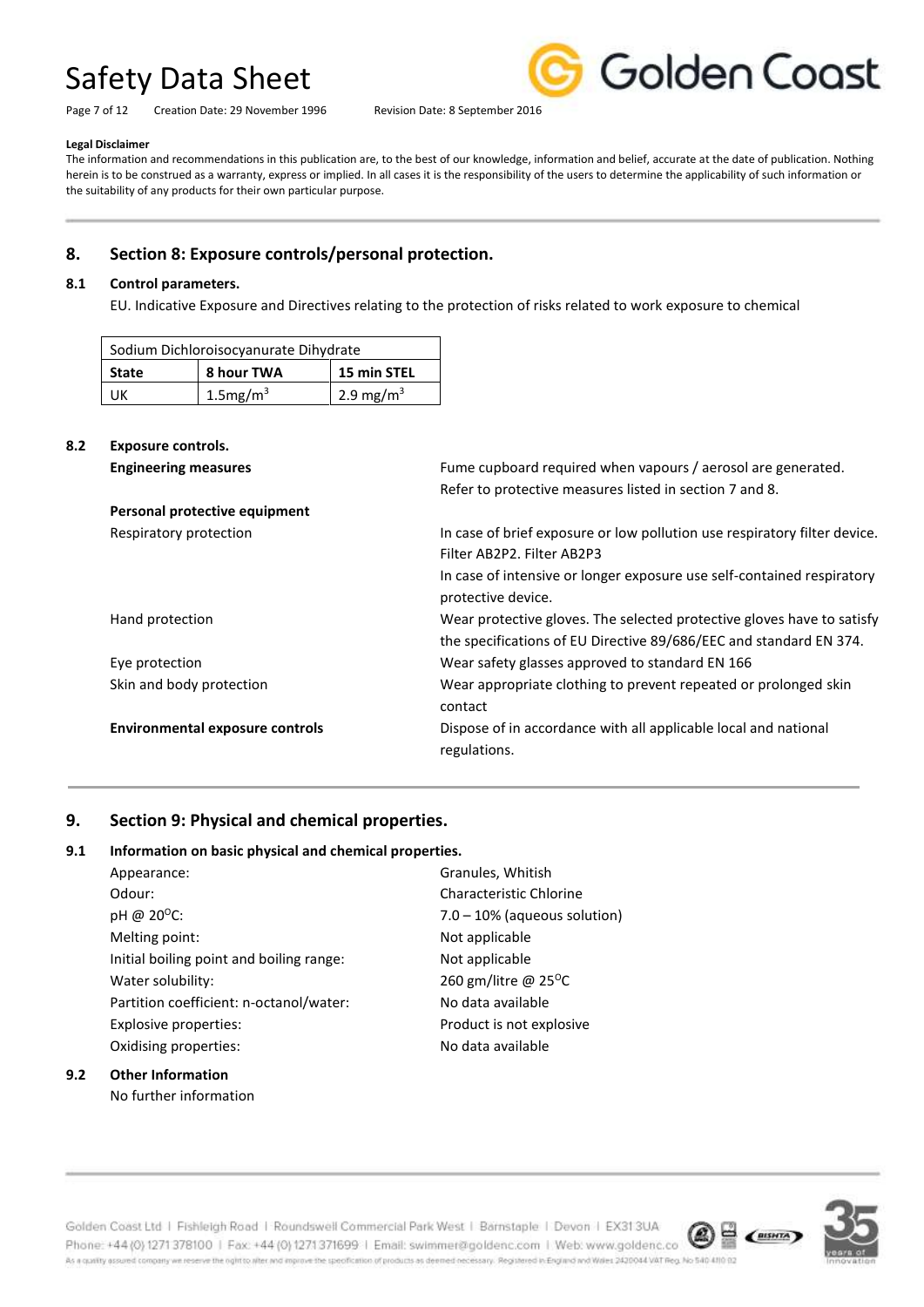Page 8 of 12 Creation Date: 29 November 1996 Revision Date: 8 September 2016



#### **Legal Disclaimer**

The information and recommendations in this publication are, to the best of our knowledge, information and belief, accurate at the date of publication. Nothing herein is to be construed as a warranty, express or implied. In all cases it is the responsibility of the users to determine the applicability of such information or the suitability of any products for their own particular purpose.

| 10.  | Section 10: Stability and reactivity.                       |                                                                                                                                                                              |
|------|-------------------------------------------------------------|------------------------------------------------------------------------------------------------------------------------------------------------------------------------------|
| 10.1 | Reactivity.<br>Reactivity                                   | No information available                                                                                                                                                     |
| 10.2 | <b>Chemical stability.</b><br>Chemical stability            | No information available                                                                                                                                                     |
| 10.3 | Possibility of hazardous reactions.<br>Hazardous reactions  | Gives off hydrogen by reaction with metals. Reacts exothermic with<br>water.                                                                                                 |
| 10.4 | Conditions to avoid.<br>Conditions to avoid                 | Damp or slightly wet conditions may slowly liberate hazardous gases<br>(will gradually degenerate to Nitrogen Trichloride)                                                   |
| 10.5 | Incompatible materials.<br>Materials to avoid               | Avoid contact with water on concentrated material in the container.<br>Avoid contact with easily oxidisable material such as organic<br>compounds, reducing agents, Nitrogen |
| 10.6 | Hazardous decomposition products.<br>Haz. Decomp. Products: | Decomposes above 240°C forming chlorine, nitrogen, trichloride,<br>nitrogen oxides, carbon dioxide, cyanates and carbon monoxides.                                           |

Golden Coast Ltd | Fishleigh Road | Roundswell Commercial Park West | Barnstaple | Devon | EX313UA  $\circledR$   $\circledR$   $\circledR$ Phone: +44 (0) 1271 378100 | Fax: +44 (0) 1271 371699 | Email: swimmer@goldenc.com | Web: www.goldenc.co As a quality assued company we reserve the oght to after and improve the specification of products as deemed necessary. Registered in England and Wales 2420044 VAT Reg. No 540-410 02

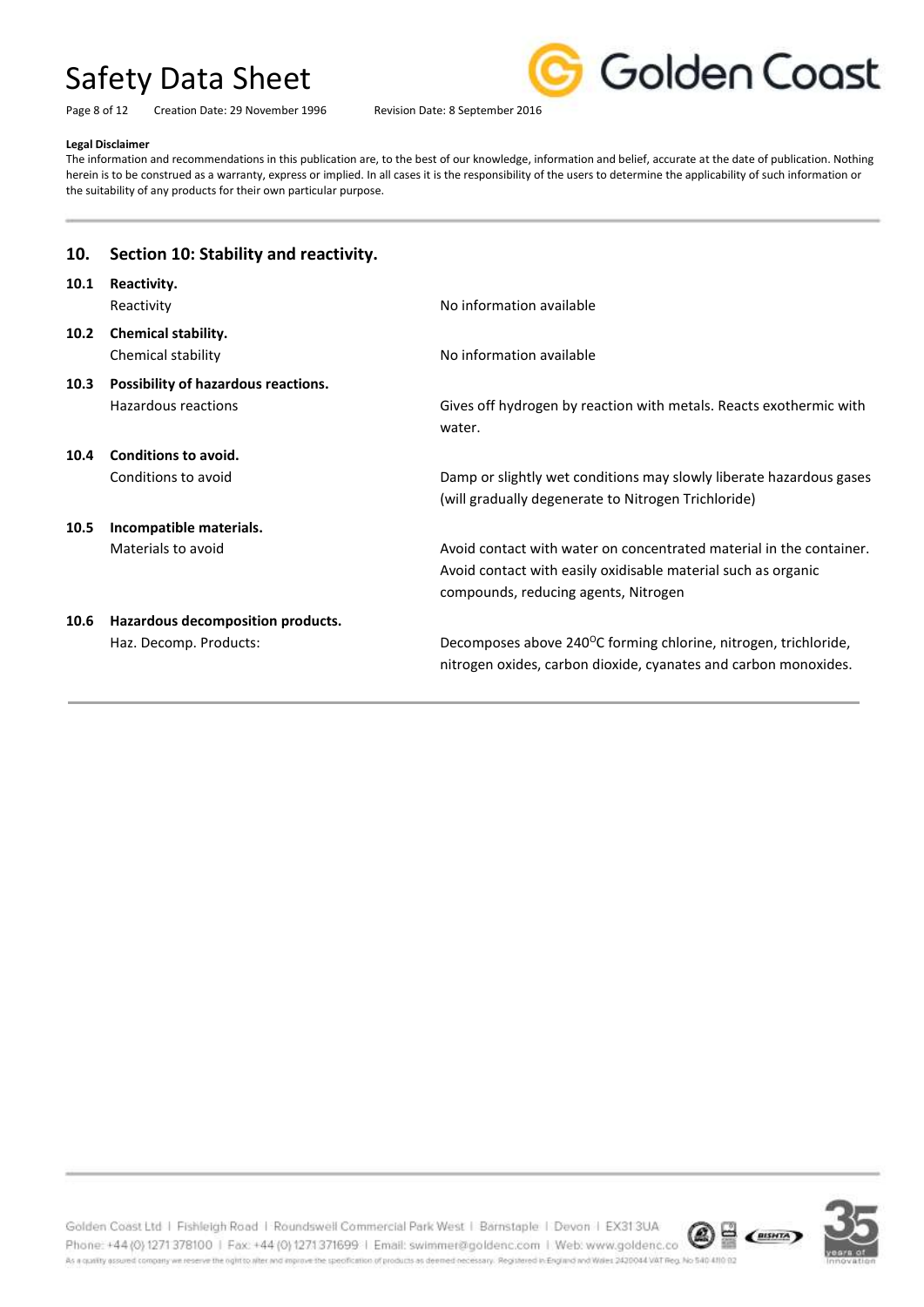Page 9 of 12 Creation Date: 29 November 1996 Revision Date: 8 September 2016



#### **Legal Disclaimer**

The information and recommendations in this publication are, to the best of our knowledge, information and belief, accurate at the date of publication. Nothing herein is to be construed as a warranty, express or implied. In all cases it is the responsibility of the users to determine the applicability of such information or the suitability of any products for their own particular purpose.

### **11. Section 11: Toxicological information.**

#### **11.1 Information on toxicological effects.**

| <b>Toxicity Values</b> |                |      |        |              |                      |
|------------------------|----------------|------|--------|--------------|----------------------|
| Route                  | <b>Species</b> | Test | Value  | <b>Units</b> |                      |
| Oral                   | Rat            | LD50 | >1.400 | Mg/kg        |                      |
| Oral                   | <b>Human</b>   | LD50 | 3,570  | Mg/kg        | (lowest lethal dose) |

| Ingestion:           | Swallowing can result in nausea, vomiting, diarrhoea, abdominal          |
|----------------------|--------------------------------------------------------------------------|
|                      | pain, ulceration of the stomach, lachrymation, difficulty in breathing,  |
|                      | loss of consciousness, coma and possible death.                          |
| Inhalation:          | Inhalation of the dust will result in respiratory irritation. Decomposes |
|                      | when wet to evolve chlorine gas. Inhalation of chlorine will result in   |
|                      | severe respiratory irritation. Delayed effects can include shortness of  |
|                      | breath, severe headache, pulmonary oedema and pneumonia.                 |
| Skin:                | Contact with skin will result in mild irritation. Repeat or prolonged    |
|                      | skin contact may lead to allergic contact dermatitis.                    |
| Eyes:                | A severe eye irritant. Contamination of the eyes can result in           |
|                      | permanent injury. Corrosive to eyes; contact can cause corneal           |
|                      | burns.                                                                   |
| Sensitisation:       | No further information available                                         |
| Further information: | No further information available                                         |
|                      |                                                                          |

Golden Coast Ltd | Fishleigh Road | Roundswell Commercial Park West | Barnstaple | Devon | EX313UA  $\circledR$   $\circledR$   $\circledR$ Phone: +44 (0) 1271 378100 | Fax: +44 (0) 1271 371699 | Email: swimmer@goldenc.com | Web: www.goldenc.co As a quality assued company we reserve the oght to after and improve the specification of products as deemed necessary. Registered in England and Wales 2420044 VAT Reg. No 540-410 02

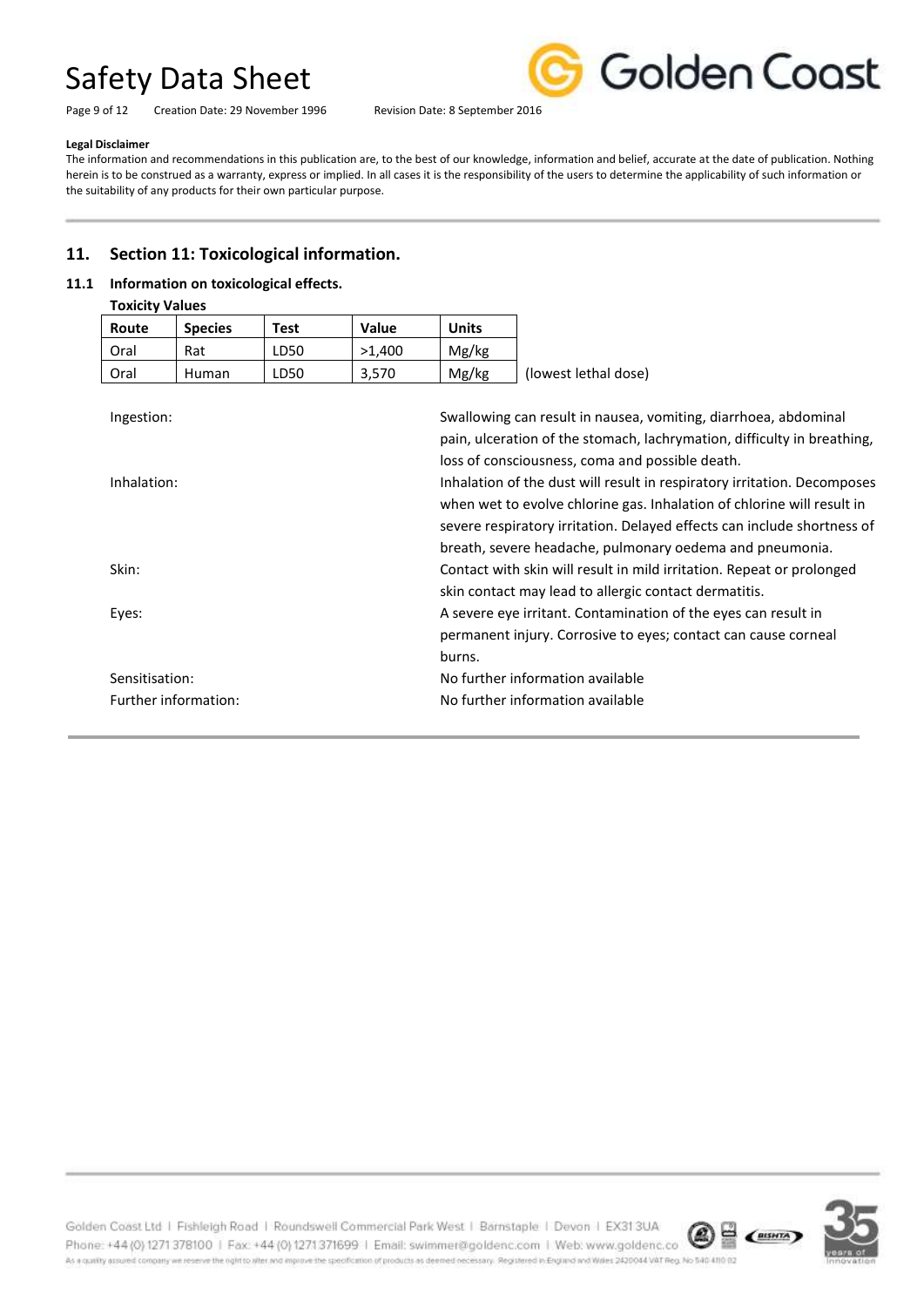Page 10 of 12 Creation Date: 29 November 1996 Revision Date: 8 September 2016



#### **Legal Disclaimer**

The information and recommendations in this publication are, to the best of our knowledge, information and belief, accurate at the date of publication. Nothing herein is to be construed as a warranty, express or implied. In all cases it is the responsibility of the users to determine the applicability of such information or the suitability of any products for their own particular purpose.

## **12. Section 12: Ecological information.**

#### **12.1 Toxicity.**

Highly toxic to aquatic life: DO NOT discharge into lakes, ponds or streams. DO NOT discharge into public waters.

| <b>Species</b> | Time | <b>Test</b> | <b>Value</b> | <b>Units</b> |
|----------------|------|-------------|--------------|--------------|
| Fish           | 96h  | <b>LC50</b> | 1,000        | Mg/          |
| Daphna magna   | 48h  | <b>LC50</b> | 1,000        | Mg/          |

## **12.2 Persistence and degradability.** Persistence and degradability No data available **12.3 Bioaccumulation potential.** Bioaccumlative potential and Not expected to bioaccumulate **12.4 Mobility in soil.** Mobility in soil Soluble in water, predicted to have high mobility in soil **12.5 Results of PBT and vPvB assessment.** PBT and PvB assessment No data available **12.6 Other adverse effects.** Remarks **Harmful effects to aquatic organisms due to pH shift**  $\blacksquare$

Neutralization is necessary before waste water is discharged into water treatment plants



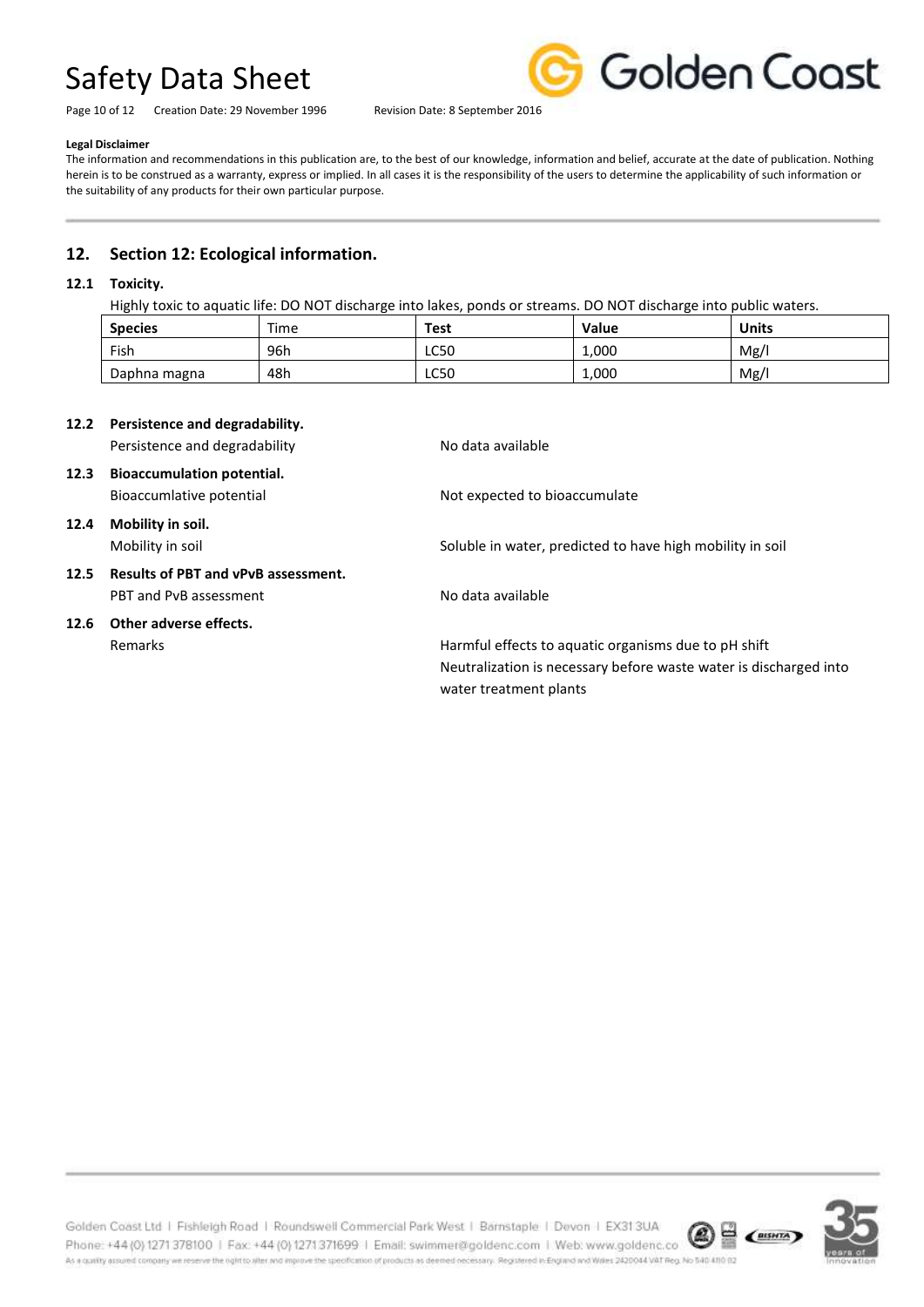Page 11 of 12 Creation Date: 29 November 1996 Revision Date: 8 September 2016



#### **Legal Disclaimer**

The information and recommendations in this publication are, to the best of our knowledge, information and belief, accurate at the date of publication. Nothing herein is to be construed as a warranty, express or implied. In all cases it is the responsibility of the users to determine the applicability of such information or the suitability of any products for their own particular purpose.

### **13. Section 13: Disposal considerations.**

| 13.1 | Waste treatment methods. |                                                                                                                                                                                                                                |  |
|------|--------------------------|--------------------------------------------------------------------------------------------------------------------------------------------------------------------------------------------------------------------------------|--|
|      | Product:                 | Disposal together with normal waste is not allowed. Special disposal<br>is required according                                                                                                                                  |  |
|      | Contaminated packaging:  | Empty contaminated packaging thoroughly. They can be re-cycled<br>after thorough and proper cleaning. Packaging that cannot be<br>cleaned is to be disposed of in the same manner as the product.                              |  |
|      | Waste Catalogue No:      | No waste code according to the European Waste Catalogue can be<br>assigned for this product, as the intended use dictates the<br>assignment. The waste code is established in consultation with the<br>regional waste diposer. |  |

### **14. Section 14: Transport information.**

## **14.1 UN number.**

3077

### **14.2 UN proper shipping name.**

3077 ENVIRONMENTALLY HAZARDOUS SUBSTANCE, SOLID N.O.S. (SODIUM DICHLOROISOCYANURATE DIHYDRATE)

#### **14.3 Transport hazard class(es).**

|      | Class                            | 9   |  |
|------|----------------------------------|-----|--|
|      | <b>Classification Code</b>       | M7  |  |
|      | Hazard Label                     | 90  |  |
|      | <b>Transport Category</b>        | 3   |  |
|      | <b>Tunnel Code</b>               | E   |  |
| 14.4 | Packing group.<br>Ш              |     |  |
| 14.5 | Environmental hazards.           |     |  |
|      | <b>Environmentally Hazardous</b> | Yes |  |
|      | Marine Pollutant                 | Yes |  |
|      | .                                |     |  |

#### **14.6 Special precautions for user.** Not applicable

**14.7 Transport in bulk according to annex II of MARPOL 73/78 and the IBC code.** N/A



Golden Coast Ltd | Fishleigh Road | Roundswell Commercial Park West | Barnstaple | Devon | EX313UA Phone: +44 (0) 1271 378100 | Fax: +44 (0) 1271 371699 | Email: swimmer@goldenc.com | Web: www.goldenc.co As a quality assued company we reserve the oght to alter and improve the specification of products as deemed necessary. Registered in England and Wales 2420044 VAT Reg. No 540-410 02